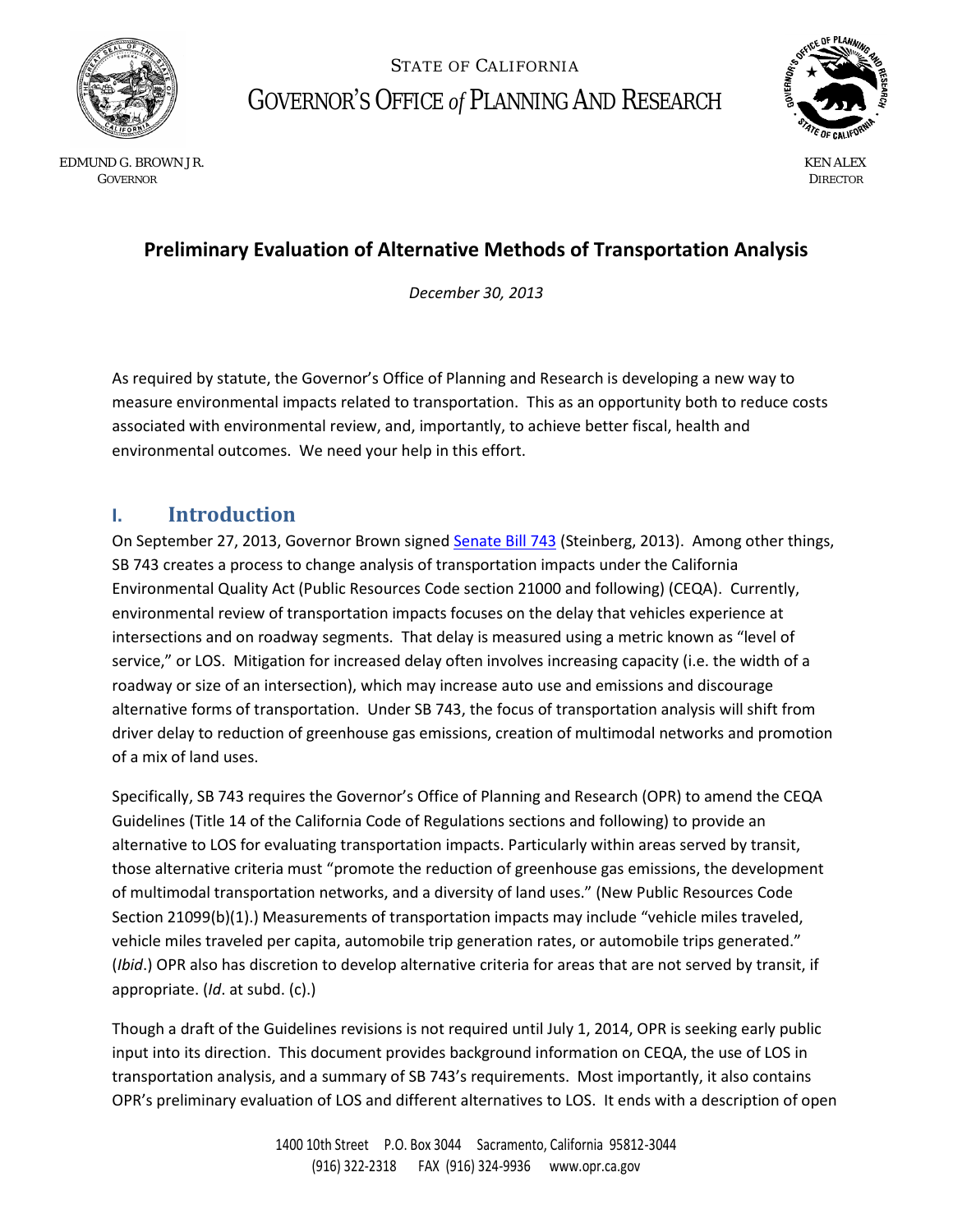questions and next steps. In developing a better alternative to LOS, OPR will rely heavily on input from all stakeholders. We hope that you will share your thoughts and expertise in this effort.

Input may be submitted electronically to CEQA.Guidelines@ceres.ca.gov. Please include "LOS Alternatives" in the subject line. While electronic submission is preferred, suggestions may also be mailed or hand delivered to:

> Christopher Calfee, Senior Counsel Governor's Office of Planning and Research 1400 Tenth Street Sacramento, CA 95814

Please submit all suggestions before **February 14, 2014** at **5:00 p.m**.

### **II. CEQA Background**

Since SB 743 requires a change in the analysis of transportation impacts under CEQA, this section provides a brief overview of CEQA's requirements.

CEQA generally requires public agencies to inform decision makers and the public about the potential environmental impacts of proposed projects, and to reduce those environmental impacts to the extent feasible. The rules governing that environmental analysis are contained in the Public Resources Code, in the administrative regulations known as the CEQA Guidelines, and in cases interpreting both the statute and the CEQA Guidelines.

Many projects are exempt from CEQA. Typically, however, some form of environmental analysis must be prepared. If a project subject to CEQA will not cause any adverse environmental impacts, a public agency may adopt a brief document known as a Negative Declaration. If the project may cause adverse environmental impacts, the public agency must prepare a more detailed study called an Environmental Impact Report (EIR). An EIR contains in-depth studies of potential impacts, measures to reduce or avoid those impacts, and an analysis of alternatives to the project.

The key question in an environmental analysis is whether the project will cause adverse physical changes in the environment. CEQA defines the "environment" to mean "the *physical* conditions that exist within the area which will be affected by a proposed project, including land, air, water, minerals, flora, fauna, noise, or objects of historic or aesthetic significance." (Pub. Resources Code, § 21060.5 (emphasis added).) As this definition suggests, the focus of environmental review must be on physical changes in the environment. Generally, social and economic impacts are not considered as part of a CEQA analysis. (CEQA Guidelines, § 15131.)

Once an agency determines that an impact might cause a significant adverse change in the environment, it must consider feasible mitigation measures to lessen the impact. (Pub. Resources Code, § 21002.) Specifically, a lead agency may use its discretionary authority to change a project proposal to avoid or minimize significant effects. (CEQA Guidelines, § 15040(c).) The authority to mitigate must respect constitutional limitations, however. Mitigation measures must be related to a legitimate governmental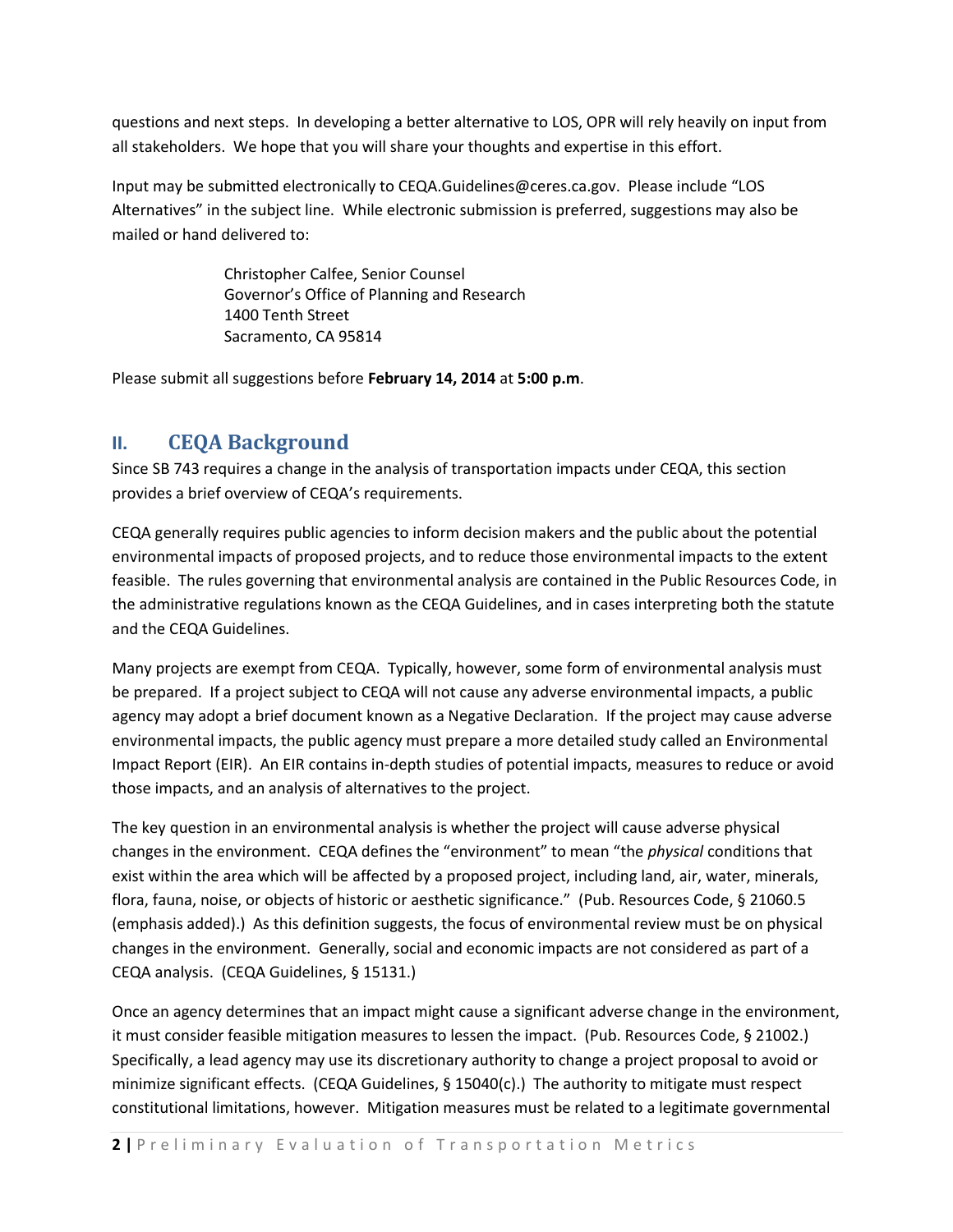interest, and must be "roughly proportional" to the magnitude of the project's impact. (CEQA Guidelines, § 15126.4(a)(4).)

## **III. Background on Measures of Automobile Delay**

Many jurisdictions currently use "level of service" standards, volume to capacity ratios, and similar measures of automobile delay, to assess potential traffic impacts during a project's environmental review. Level of service, commonly known as LOS, is a measure of vehicle delay at intersections and on roadway segments, and is expressed with a letter grade ranging from A to F. LOS A represents free flowing traffic, while LOS F represents congested conditions. LOS standards are often found in local general plans and congestion management plans.

Traffic has long been a consideration in CEQA. (See, e.g., *Fullerton Joint Union High School Dist. v. State Bd. of Education* (1982) 32 Cal. 3d 779, 794 (school district's reorganization could potentially affect the environment by altering traffic patterns).) In 1990, the Legislature linked implementation of congestion management plans, including LOS requirements, with CEQA. (Gov. Code, § 65089(b)(4).) LOS has been an explicit part of CEQA analysis since at least the late 1990's, when the sample environmental checklist in the CEQA Guidelines asked whether a project would exceed LOS standards. (See former CEQA Guidelines, App. G. § XV; see also, *Sacramento Old City Assn. v. City Council* (1991) 229 Cal. App. 3d 1011, 1033 (addressing claims of an EIR's inadequacy related to level of service analysis).)

# **IV. Problems with using LOS in CEQA**

Though, as explained above, LOS has been used in CEQA for many years, it has recently been criticized for working against modern state goals, such as emissions reduction, development of multimodal transportation networks, infill development, and even optimization of the roadway network for motor vehicles. The following are key problems with using LOS in CEQA:

**LOS is difficult and expensive to calculate.** LOS is calculated in several steps:

- First, the number of vehicle trips associated with a project must be estimated.
- Second, after estimating the number of vehicle trips generated by the project, an analysis requires assumptions about the path that those vehicles may take across the roadway network.
- Third, traffic levels must be estimated at points along the roadway network, as compared to traffic that might occur without the project.
- Fourth, microsimulation models are used to determine traffic outcomes of volume projections.

Thus, an analysis under LOS typically requires estimates of trip generation, estimates of trip distribution, conducting existing traffic counts at points along the network, and an analysis and comparison of traffic function at each point for future project and "no project" scenarios.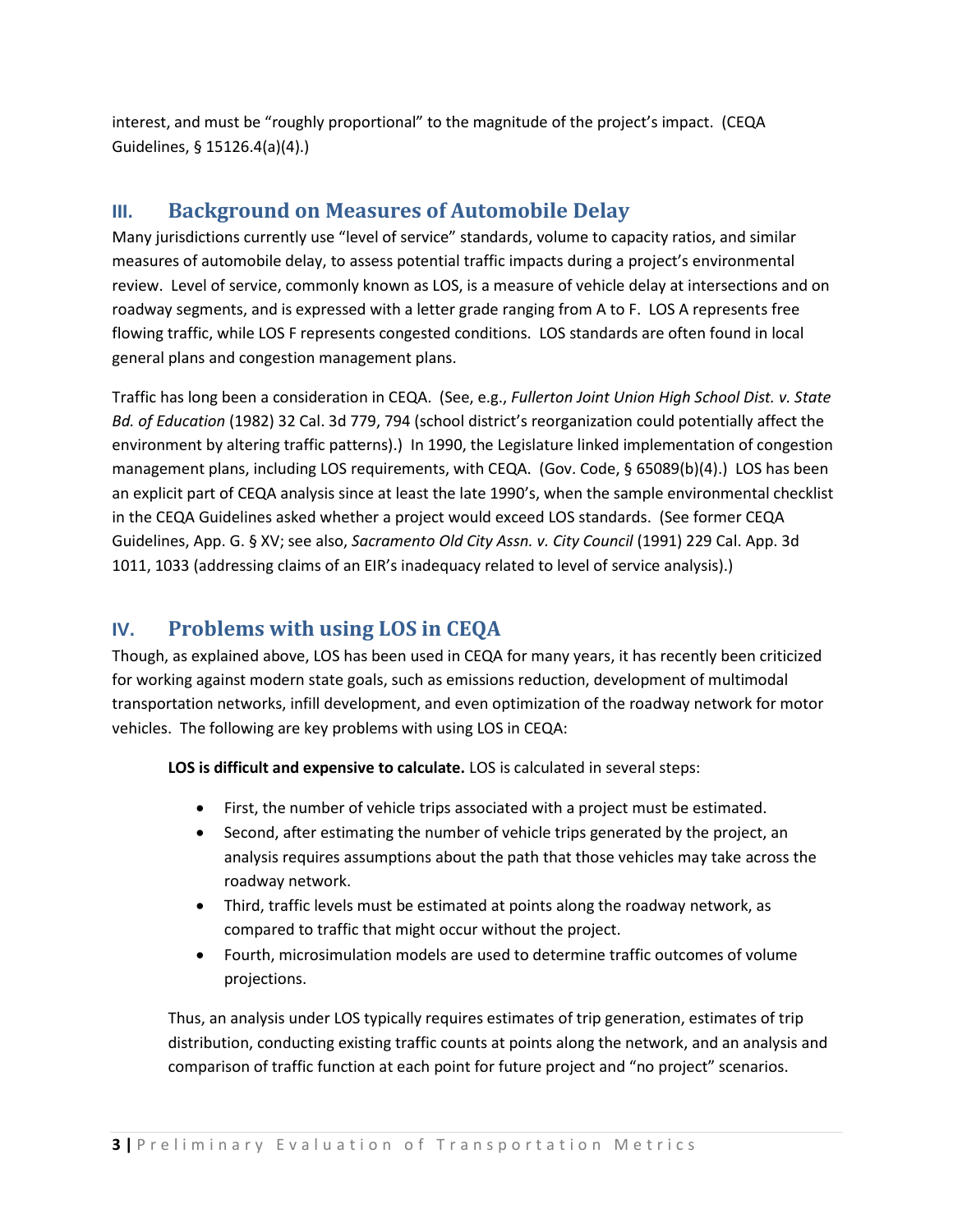**LOS is biased against "last in" development.** Typical traffic analyses under CEQA compare future traffic volumes against LOS thresholds. A project that pushes LOS across the threshold triggers a significant impact. In already developed areas, existing traffic has already lowered LOS closer to the threshold. Because the LOS rating used to determine significance of the project's impact is determined by total traffic (existing traffic plus traffic added by the project), infill projects disproportionally trigger LOS thresholds compared to projects in less developed areas.

**LOS scale of analysis is too small.** LOS is calculated for individual intersections and roadway segments. As traffic generated by a project fans out from the project, it substantially affects a few nearby intersections and roadway segments, then affects more distant intersections and roadway segments by a smaller amount. LOS impacts are typically triggered only at the nearby intersections and roadway segments where the change is greatest. Projects in newly developed areas typically generate substantially more vehicle travel than infill projects,<sup>1</sup> but that traffic is more dispersed by the time it reaches congested areas with intersections and roadway segments operating near the thresholds. As a result, while outlying development may contribute a greater amount of total vehicle travel and cause widespread but small increases in congestion across the roadway network, it may not trigger LOS thresholds. Further, piecemeal efforts to optimize LOS at individual intersections and roadway segments may not optimize the roadway network as a whole. Focusing on increasing vehicle flow intersection-by-intersection or segment-by-segment frequently results in congested downstream bottlenecks, in some cases even worsening overall network congestion.<sup>2</sup>

**LOS mitigation is itself problematic.**Mitigation for LOS impacts typically involves reducing project size or adding motor vehicle capacity. Without affecting project demand, reducing the size of a project simply transfers development, and its associated traffic, elsewhere. When infill projects are reduced in size, development may be pushed to less transportation-efficient locations, which results in greater total travel. Meanwhile, adding motor vehicle capacity may induce additional vehicle travel, which negatively impacts the environment and human health.<sup>3</sup> It also negatively impacts other modes of transportation, lengthening pedestrian crossing distances, adding delay and risk to pedestrian travel, displacing bicycle and dedicated transit facilities, and adding delay and risk to those modes of travel.

**LOS mischaracterizes transit, bicycle, and pedestrian improvements as detrimental to transportation.** Tradeoffs frequently must be made between automobile convenience and the

 $\overline{\phantom{a}}$ 

 $<sup>1</sup>$  For information on the relationship between infill and compact development, and vehicle travel and GHG</sup> emissions, se[e Growing Cooler, Evidence on Urban Development and Climate Change,](http://www.smartgrowthamerica.org/documents/growingcoolerCH1.pdf) September 2007.

 $^2$  This phenomenon is called Braess' Paradox. For a description, see Braess, Dietrich. 1968, translated 2005. "On a Paradox of Traffic Planning." *Transportation Science, 39 (4), pp. 446-450. ISSN 0041-1655.* For prevalence, see Steinberg, Richard and Zangwill, Willard I. (1983) The prevalence of Braess' paradox. *Transportation science*, 17 (3). pp. 301-318. ISSN 0041-1655

 $^3$  Duranton, Gilles, and Matthew A. Turner. 2011. "The Fundamental Law of Road Congestion: Evidence from US Cities." *American Economic Review*, 101(6): 2616-52.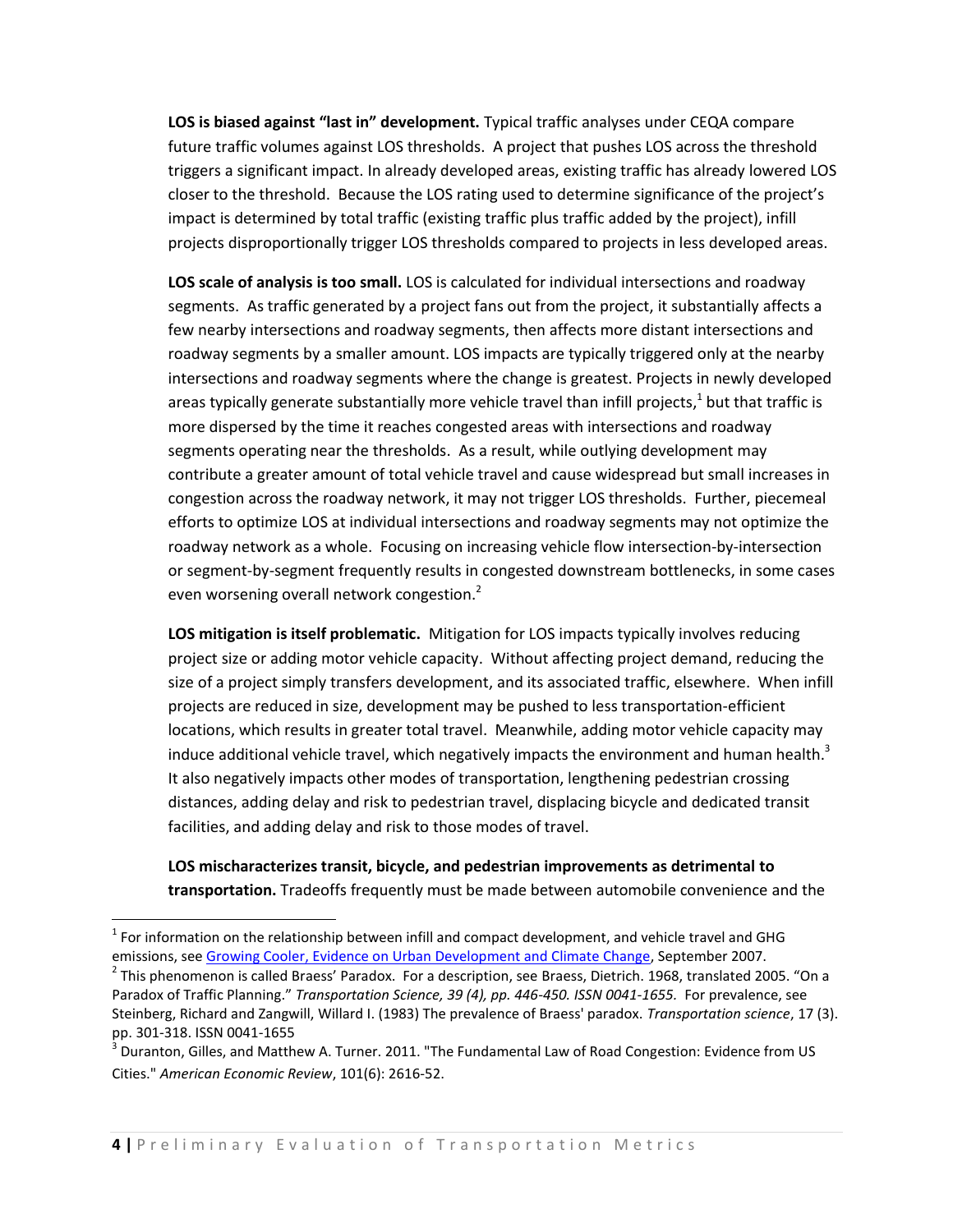provision of safe and efficient facilities for users of transit and active modes. Since LOS measures the delay of motor vehicles, any improvement for other modes that might inconvenience motorists is characterized as an impediment to transportation.

**Use of LOS thresholds implies false precision.** Calculating LOS involves a sequence of estimates, with each step using the output of the previous step. Imprecision in an early step can be amplified throughout the sequence. While it is difficult to estimate the distribution of future trips across the network with a high level of precision, the calculation of congestion levels is highly sensitive to that estimate. Further, LOS is typically reported in environmental analyses without acknowledging potential uncertainty or error.

**As a measurement of delay, LOS measures motorist convenience, but not a physical impact to the environment.** Other portions of an environmental analysis will account for vehicular emissions, noise and safety impacts.

### **V. SB 743**

SB 743 marks a shift away from auto delay as a measure of environmental impact. It does so in several ways.

First, it allows cities and counties to designate "infill opportunity zones" within which level of service requirements from congestion management plans would no longer apply. (See, SB 743, § 4 (amending Gov. Code, § 65088.4).)

Second, it requires OPR to develop criteria for determining the significance of transportation impacts of projects within transit priority areas, and further provides OPR with discretion to develop such criteria outside of transit priority areas. The Secretary for the Natural Resources Agency must then adopt the new criteria in an update to the CEQA Guidelines. (See, SB 743, § 5 (adding Pub. Resources Code § 21099).)

Third, and perhaps most importantly, once the CEQA Guidelines containing the new criteria are certified, "automobile delay, as described solely by level of service or similar measures of vehicular capacity or traffic congestion shall not be considered a significant impact on the environment pursuant to this division, except in locations specifically identified in the guidelines, if any." (*Id*. at subd. (b)(2).)

SB 743 includes legislative intent to help guide the development of the new criteria for transportation impacts. For example, Section 1 of the bill states: "New methodologies under the California Environmental Quality Act are needed for evaluating transportation impacts that are better able to promote the state's goals of reducing greenhouse gas emissions and traffic-related air pollution, promoting the development of a multimodal transportation system, and providing clean, efficient access to destinations." Further, subdivision (b) of the new Section 21099 requires that the new criteria "promote the reduction of greenhouse gas emissions, the development of multimodal transportation networks, and a diversity of land uses." It also suggests several possible alternative measures of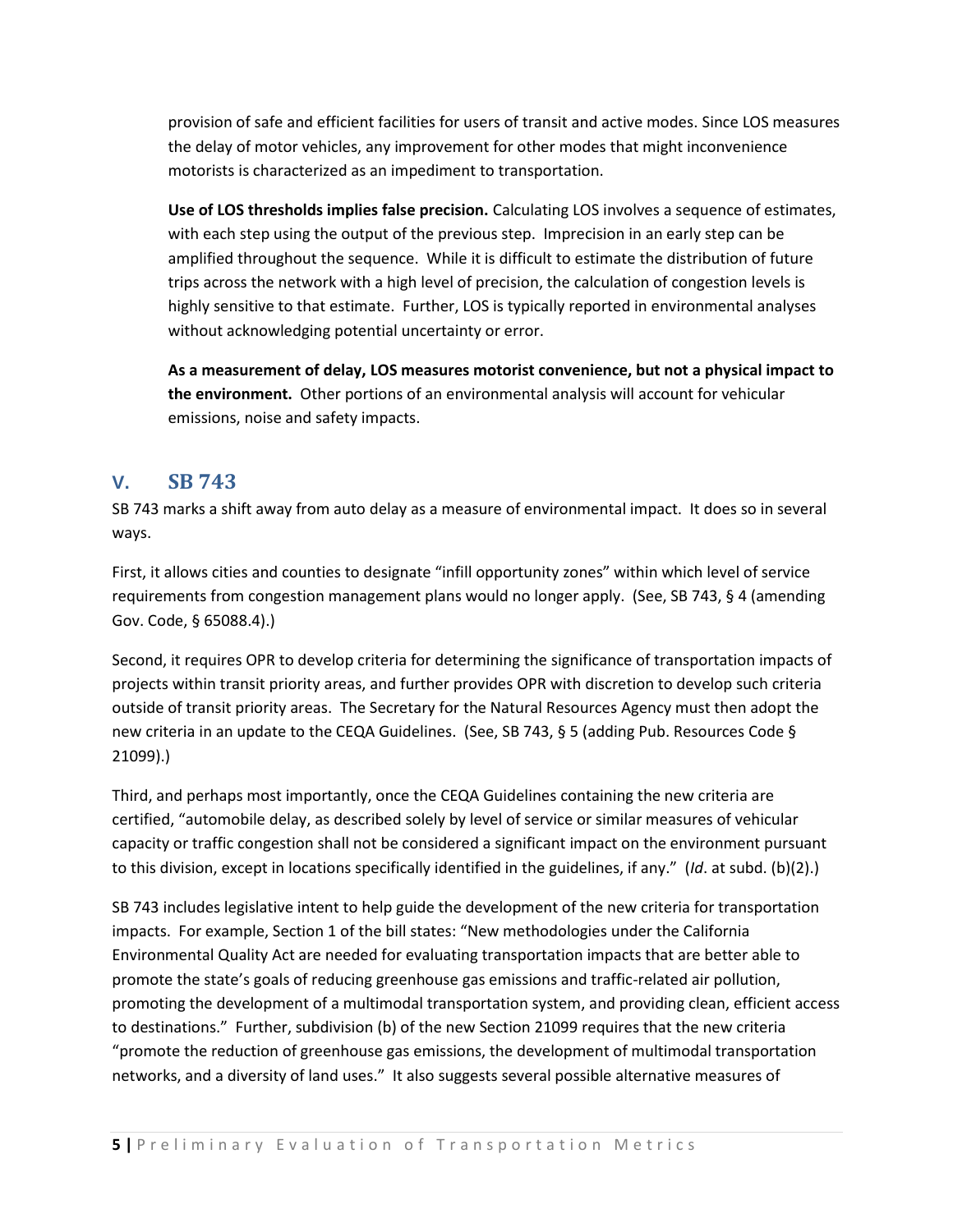potential transportation impacts, including, but not limited to: "vehicle miles traveled, vehicle miles traveled per capita, automobile trip generation rates, or automobile trips generated."

Notably, SB 743 does not limit the types of projects to which the new transportation criteria would apply. Rather, it simply authorizes the development of criteria for the "transportation impacts of projects[.]" (New § 21099(b)(1); see also subd. (c)(1) (referring only to "transportation impacts").) The Legislature intended the new criteria to apply broadly. An early version of this provision, in SB 731, would have limited the new criteria to "transportation impacts for residential, mixed-use residential, or employment center projects [on] infill sites within transit priority areas." (See, SB 731 (Steinberg), amended in Assembly August 6, 2013.) Therefore, OPR will investigate criteria that would apply to all project types, including land use development, transportation projects, and other relevant project types.

An earlier version of SB 731 would have limited the application of these changes by determining that automobile delay is not an environmental impact only in transit priority areas. (See, SB 731(Steinberg), amended in Assembly September 9, 2013, at § 12 ("Upon certification of the guidelines by the Secretary of the Natural Resources Agency pursuant to this section, automobile delay, as described solely by level of service or similar measures of capacity or congestion within a transit priority area, shall not support a finding of significance") (emphasis added).) As adopted in SB 743, however, automobile delay may only be treated as an environmental impact "in locations specifically identified in the guidelines, if any." (New § 21099(b)(2).) Further, subdivision (c) explicitly authorizes OPR to develop criteria outside of transit priority areas. Given the statement of legislative intent that new transportation metrics are needed to better promote the state's goals, OPR intends to investigate metrics and criteria that will apply statewide.

### **VI. OPR Goals and Objectives in Developing Alternative Criteria**

In developing alternative transportation criteria and metrics, OPR must choose metrics that "promote the reduction of greenhouse gas emissions, the development of multimodal transportation networks, and a diversity of land uses." (New Section 21099(b)(1).) In addition to this statutory directive, OPR will also weigh other factors in evaluating different criteria. Those additional factors include:

**Environmental Effect**. The California Supreme Court has directed that CEQA "be interpreted in such manner as to afford the fullest possible protection to the environment within the reasonable scope of the statutory language." (*Friends of Mammoth v. Board of Supervisors* (1972) 8 Cal. 3d 247, 259.) OPR, therefore, seeks to develop criteria that maximize environmental benefits, and minimize environmental harm.

**Fiscal and Economic Effect**. Our state and local governments have limited fiscal resources. The state's planning priorities are intended to, among other things, strengthen the economy. (Gov. Code, § 65041.1.) In evaluating alternative criteria, OPR seeks criteria that will lead to efficient use of limited fiscal resources, for example by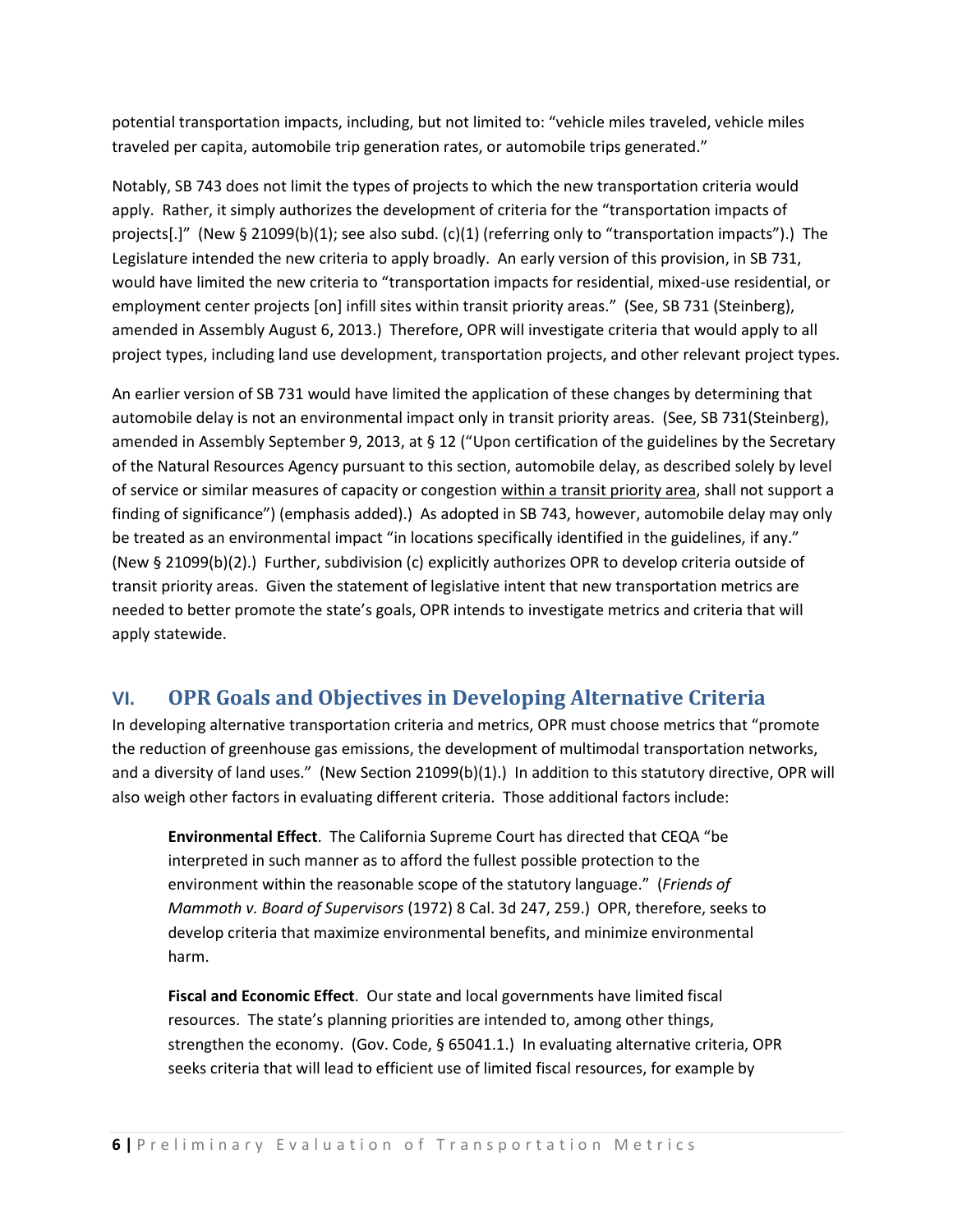reducing long run infrastructure maintenance costs, and to the extent relevant in the CEQA context, promotion of a stronger economy.

**Equity**. OPR will look for alternative criteria that treat people fairly. The state's planning priorities are intended to promote equity. (Gov. Code, § 65041.1.) OPR seeks to develop criteria that facilitate low-cost access to destinations. Further, OPR recognizes that in its update to the General Plan Guidelines, OPR must provide planning advice regarding "the equitable distribution of new public facilities and services that increase and enhance community quality of life throughout the community, given the fiscal and legal constraints that restrict the siting of these facilities." (Gov. Code, § 65040.12.) In addition, OPR must also provide advice on "promoting more livable communities by expanding opportunities for transit-oriented development so that residents minimize traffic and pollution impacts from traveling for purposes of work, shopping, schools, and recreation." (*Ibid*.) Though this advice must be developed within the General Plan Guidelines, OPR recognizes that similar issues may be relevant in the context of evaluating transportation impacts under CEQA.

**Health**. OPR recognizes that "[h]ealthy and sustainable communities are the cornerstones of the state's long-term goals." (Environmental Goals and Policy Report, Discussion Draft (September 2013), at p. 26.) OPR will, therefore, look for alternative criteria that promote the health benefits associated with active transportation and that minimize adverse health outcomes associated with vehicle emissions, collisions and noise.

**Simplicity**. The purpose of environmental analysis is to inform the public and decisionmakers of the potential adverse effects of a project. (Pub. Resources Code, § 21003(b).) Environmental documents must "be written in plain language and may use appropriate graphics so that decision makers and the public can rapidly understand the documents." (CEQA Guidelines, § 15140.) OPR, therefore, seeks to develop criteria that are as simple and easy to understand as possible. The criteria should enable the public and other interested agencies to participate meaningfully in the environmental review process.

**Consistency with Other State Policies**. SB 743 included legislative intent that the alternative criteria support the state's efforts related to greenhouse gas reduction and the development of complete streets. OPR will also be guided by the state's planning priorities, and in particular, the promotion of infill development, as described in Government Code section 65041.1.

**Access to destinations.** Even as it serves and impacts many other interests, the fundamental purpose of the transportation network is to provide access to destinations for people and goods. A transportation network does this by providing mobility and supporting proximity. In growing communities, some degree of roadway congestion is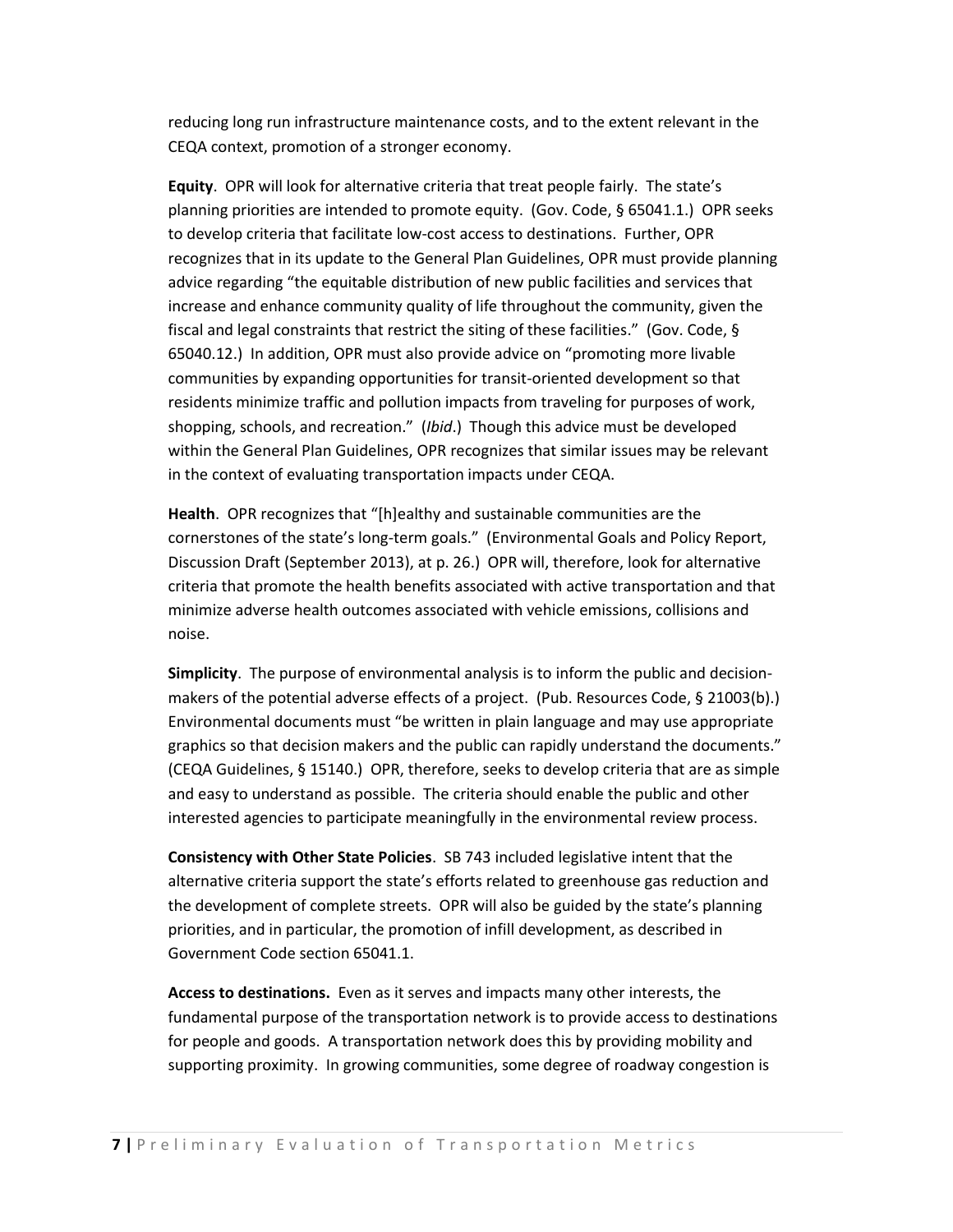inevitable<sup>4</sup>; we cannot "build our way out of congestion" by adding roadway capacity because doing so induces additional vehicle travel. Therefore, accommodating better proximity of land uses and improving the overall efficiency of network performance is essential for providing and preserving access to destinations. Transit and active mode transportation options can play a key role in providing access to destinations and supporting proximity.

The objectives described above need not be the only considerations in selecting alternative criteria. In fact, OPR invites your input into these objectives. *Are these the right objectives? Are there other objectives that should be considered?* 

### **VII. Preliminary Evaluation of the Alternative Criteria**

This section provides OPR's preliminary evaluation of the alternative metrics set forth in SB 743, as well as other metrics suggested during our initial outreach. This preliminary evaluation asks whether the alternative satisfies the objectives set forth in SB 743, as well as OPR's own objectives described above. It also attempts to identify which mitigation measures and project alternatives might flow from use of each candidate metric. Finally, this evaluation seeks to identify the level of difficulty of using each metric, including availability of models and data required.

#### **Vehicle Miles Traveled**

l

*Variant 1: per capita for residential, per employee for employment centers, per trip for commercial Variant 2: per person-trip for all projects* 

Vehicle Miles Traveled (VMT)<sup>5</sup> is one of two metrics specified by SB 743 for consideration. VMT counts the number of miles traveled by motor vehicles that are generated by or attracted to the project. VMT captures motorized trip generation rates, thereby accounting for the effects of project features and surrounds. It also captures trip length, and so can also account for regional location, which is the most important single determinant of vehicle travel. Although VMT counts only motor vehicle trips, not trips taken by other modes, it registers the benefits of transit and active transportation trips insofar as they reduce motor vehicle travel. In this way, VMT captures the environmental benefits of transit and active mode trips.

Of the metrics we consider here, VMT is relatively simple to calculate. Assessing VMT is substantially easier than assessing LOS because it does not require counting existing trips, estimating project trip distribution, or traffic microsimulation for determining congestion. Assessing VMT requires only estimates of trip generation rates and trip length, and can be readily modeled using existing tools such as the U.S. Environmental Protection Agency's EPA's MXD model.

<sup>4</sup> Duranton, Gilles, and Matthew A. Turner. 2011. "The Fundamental Law of Road Congestion: Evidence from US Cities." *American Economic Review*, 101(6): 2616-52.

<sup>&</sup>lt;sup>5</sup> For additional information about VMT and its relationship to environmental impacts, see U.S. Environmental Protection Agency, "[Our Built and Natural Environments: A Technical Review of the Interactions Between Land](http://www.epa.gov/dced/pdf/b-and-n/b-and-n-EPA-231K13001.pdf)  [Use, Transportation, and Environmental Quality](http://www.epa.gov/dced/pdf/b-and-n/b-and-n-EPA-231K13001.pdf) (2nd Edition)," June 2013.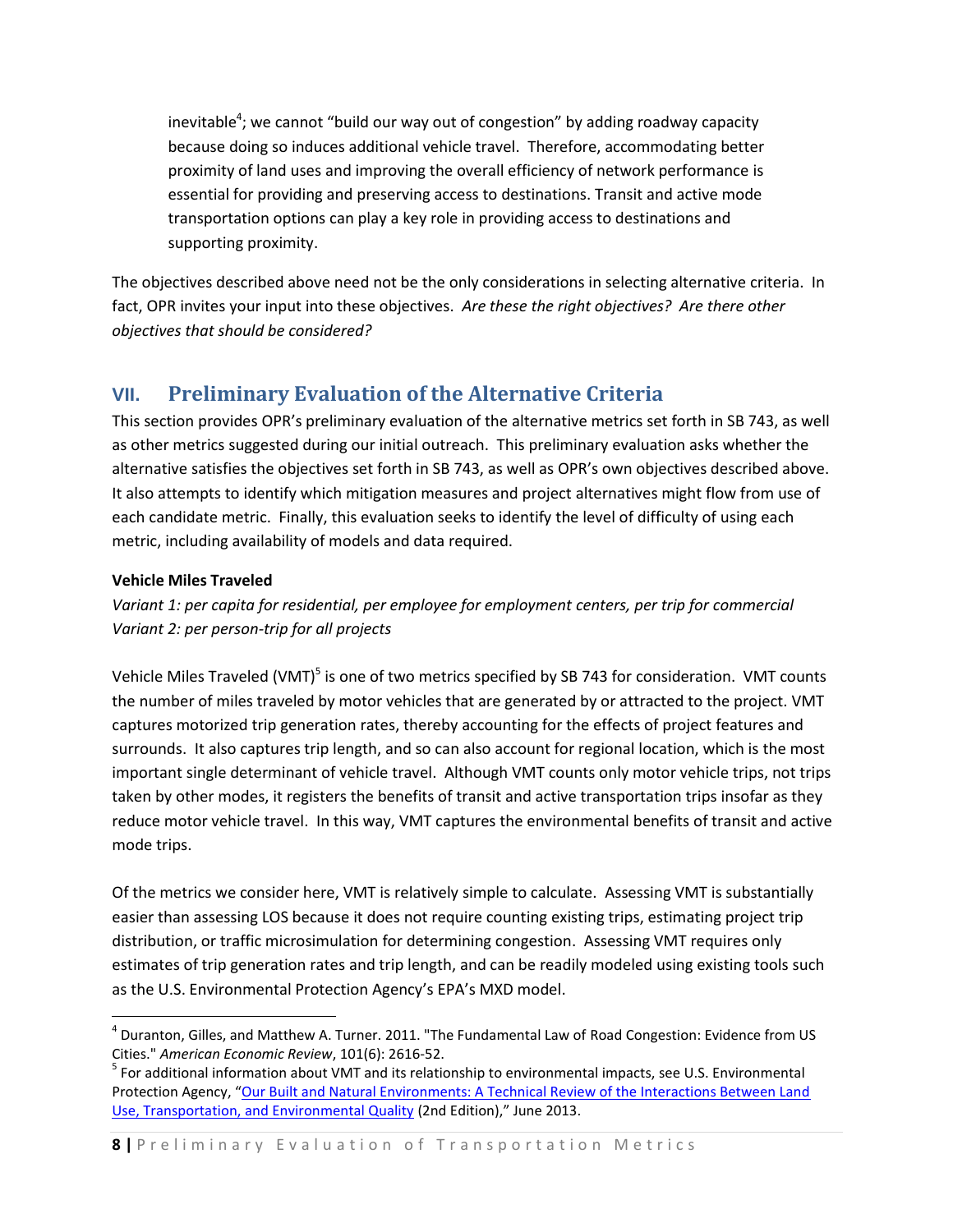Mitigation to reduce VMT can include designing projects with a mix of uses, building transportation demand management (TDM) features into the project, locating the project in neighborhoods that have transit or active mode transportation opportunities, or contributing to the creation of such opportunities. Since VMT is sensitive to regional location, it can also be mitigated by choosing a more central location for the project.

Used as a transportation metric under CEQA, VMT could encourage reduction of motor vehicle travel, increase transit and active mode transportation, and increase infill development.

#### **Automobile Trips Generated**

*Per capita for residential, per employee for employment centers* 

Automobile trips generated (ATG) is one of two metrics specified by SB 743 for consideration. ATG counts the number of motor vehicle trips that are generated by or attracted to the project. ATG thereby accounts for the effects of project features and project surroundings (i.e., the availability of transit). It does not, however, account for the length of the trip, and therefore it does not account for regional location, the most important determinant of vehicle travel<sup>6</sup>. Although ATG counts only motor vehicle trips, not trips taken by other modes, it registers the benefits of transit and active transportation trips insofar as they reduce motor vehicle trips taken. In this way, ATG captures some of the environmental benefits of transit and active mode trips.<sup>7</sup>

Of all the metrics considered, ATG is the easiest to calculate. It does not require counts of existing traffic, estimation of project trip distribution, or traffic microsimulation for determining congestion. In fact, calculating ATG is simply the first step in calculating most of the other metrics, including LOS.

Mitigation for ATG can include locating a project in an area that facilitates transit or active mode transportation, such as an infill or transit oriented location, and including transportation demand management features in the project.

Used as a transportation metric under CEQA, ATG could encourage reduction of motor vehicle travel, increased active mode transportation, and increased infill development. Because it omits regional location, however, it may be less effective at achieving those ends than VMT.

#### **Multi-Modal Level of Service**

 $\overline{a}$ 

Multi-Modal Level of Service (MMLOS) is a metric of user comfort for travelers on various modes. Along with the traditional motor vehicle LOS metric, MMLOS includes additional ratings for transit, walking

<sup>&</sup>lt;sup>6</sup> Reid Ewing & Robert Cervero (2010) [Travel and the Built Environment,](http://www.tandfonline.com/doi/abs/10.1080/01944361003766766#.UrjwGdLku6M) Journal of the American Planning Association, 76:3, 265-294, DOI: 10.1080/01944361003766766.

<sup>&</sup>lt;sup>7</sup> For more information on the ATG metric, see <u>Automobile Trips Generated: CEQA Impact Measure & Mitigation</u> [Program,](http://www.sfcta.org/sites/default/files/content/ATG_Report_final_lowres.pdf) City of San Francisco, October 2008.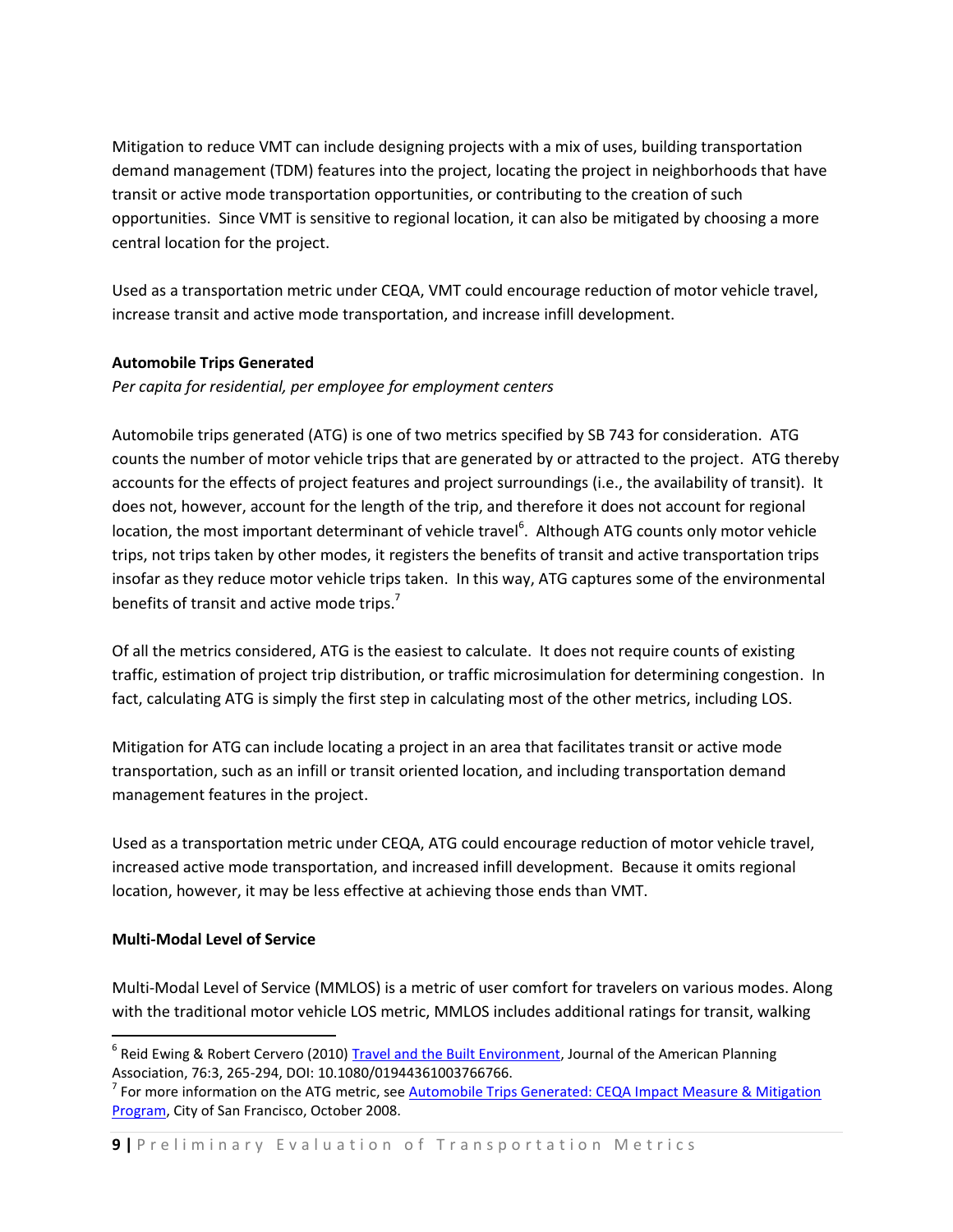and biking modes. It rates intersections and roadway segments, delivering an A through F grade for each mode at each location. However, like LOS, MMLOS does not account for the total extent of motor vehicle travel, just its effect near the project. It also does not examine the transportation system on the scale of an entire trip length for other modes. The most commonly used MMLOS methodology is that put forth by the 2010 Highway Capacity Manual.

Assessing MMLOS requires detailed data on existing conditions for each mode of travel at intersections and roadway segments analyzed, plus trip generation and distribution by mode from the project. MMLOS is more difficult to calculate than LOS. Further, the methodology for non-motorized modes continues to develop. MMLOS is the subject of expert debate. For example, increased pedestrian traffic may be a desirable environmental outcome rather than an impact to be mitigated. Meanwhile, reducing the number of motor vehicle lanes on a street with bicycle lanes can benefit cyclists, but can degrade MMLOS under the Highway Capacity Manual's methodology.

Impacts determined by MMLOS can be mitigated by adding motor vehicle capacity, improving transit service, and/or adding amenities for transit and active mode travelers. Since transportation facilities near infill projects often already support a variety of modes, projects in these locations may require more mitigation than projects further from these amenities, potentially discouraging infill development.

MMLOS could act either to increase or reduce motor vehicle travel, depending on the relative weight of ratings between modes. It could encourage development of transit and active mode facilities, potentially increasing use of those modes. However, because it would assign the burden of those mitigations to development, it has the potential to raise infill costs and thereby reduce infill development.

#### **Fuel Use**

#### *Per capita for residential, per employee for employment centers, per trip for commercial*

Fuel use counts the amount of fuel used by vehicle trips generated by or attracted to the project. In doing so, it captures motorized trip generation rates, thereby accounting for the effects of project features and surrounds. It also captures trip length, and so can also account for regional location, which is the most important single determinant of vehicle travel. Finally, it also captures fuel efficiency, which is affected by vehicle mix and traffic conditions. Although fuel use counts only motor vehicle trips, not trips taken by other modes, it registers the benefits of trips taken by other modes insofar as they reduce motor vehicle travel. In this way, Fuel Use captures the environmental benefits of transit and active mode trips.

Assessing Fuel Use with precision would require the application of microsimulation tools over the area affected by project motorized vehicle traffic. Alternately, a fuel efficiency multiplier could be applied to VMT, but that would eliminate sensitivity to roadway operations, rendering this metric equivalent to the VMT metric.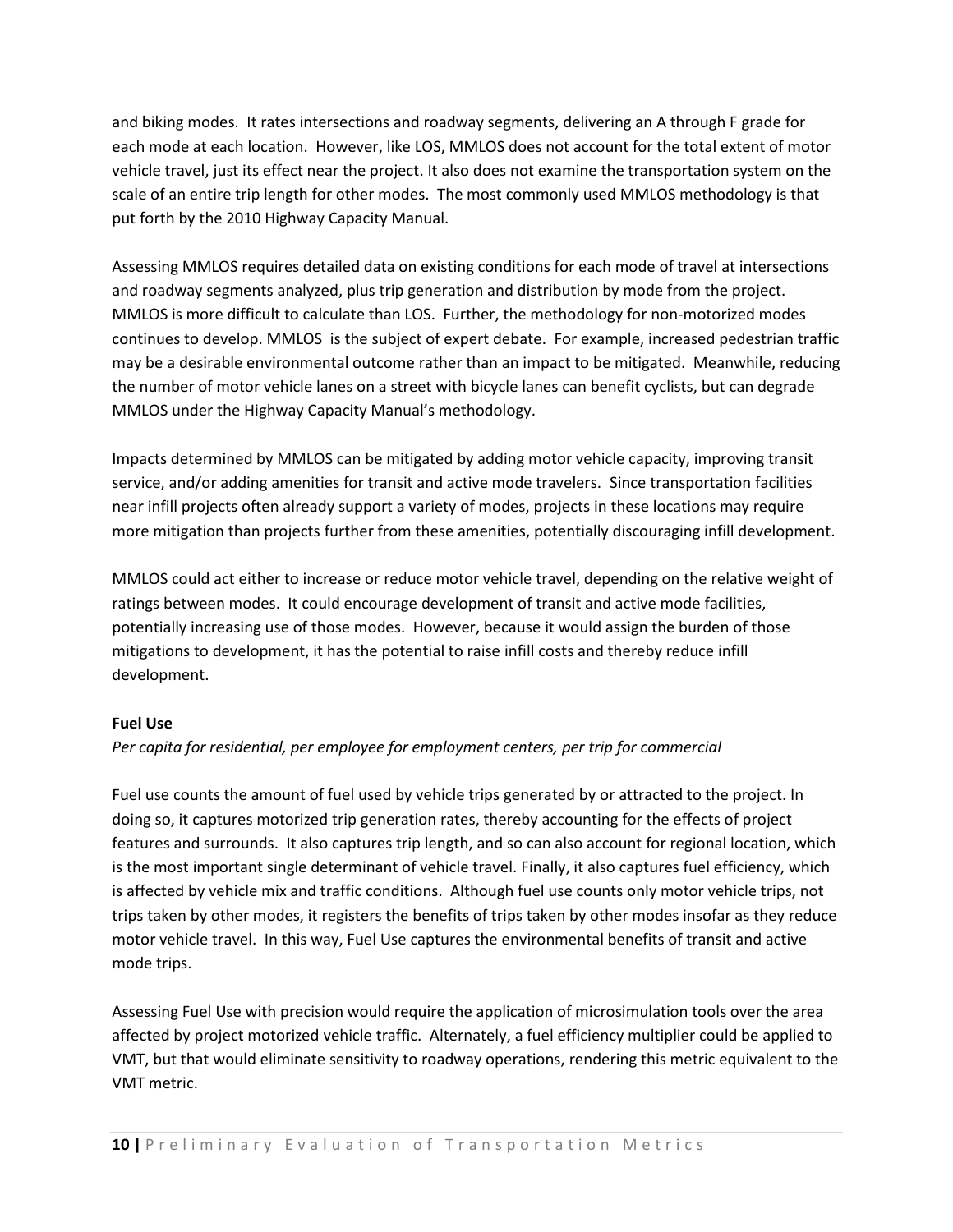Mitigation for Fuel Use can include building in transportation demand management (TDM) features as part of the project, locating the project in neighborhoods that supply transit or active mode transportation opportunities. Also, because Fuel Use traces the full extent of motor vehicle trips and therefore is sensitive to regional location, it can also be mitigated by choosing a more central location for the project. Mitigation measures for Fuel Use might also include improving motor vehicle traffic operations and speeds. However, to the extent that these mitigation measures would induce demand, they would lose effectiveness. In the coming years, fuel efficiency improvements will necessitate shifting thresholds, and zero emissions vehicles could eventually render the metric irrelevant. Also, permeation of electric-drive vehicles with regenerative braking reduces the effect of traffic operations improvements on fuel use.

Used as a transportation metric under CEQA, Fuel Use would act to reduce motor vehicle travel, except where transportation operations improvements or capacity expansions induce more travel in the long run. It would tend to increase transit and active mode transportation, although it could penalize their operation if they have a negative effect on motor vehicle traffic operations. Finally, it would tend to increase infill development, with the same caveats.

#### **Motor Vehicle Hours Traveled**

#### *Per capita for residential, per employee for employment centers, per trip for commercial*

Motor Vehicle Hours Traveled (VHT) counts the time taken by motor vehicle trips generated by or attracted to the project. In doing so, it captures motorized trip generation rates, thereby accounting for the effects of project features and project surroundings. It also captures trip length, and so can account for regional location, which is the most important single determinant of vehicle travel. Finally, it also captures travel time, which is affected by traffic conditions. Although VHT counts only motor vehicle trips, not trips taken by other modes, it registers the benefits of trips taken by other modes insofar as they reduce motor vehicle travel. In this way, VHT captures the environmental benefits of transit and active mode trips.

Assessing VHT with precision would require the application of more sophisticated modeling tools than those needed to assess VMT. In some areas, those tools may not be available or data might not be available to support them.

Mitigation for VHT can include building in transportation demand management (TDM) features as part of the project, locating the project in neighborhoods that supply transit, or active mode transportation opportunities. Because VHT traces the full extent of motor vehicle trips and therefore is sensitive to regional location, it can also be mitigated by choosing a more central location for the project. In the near term, VHT could be mitigated by increasing travel speeds, e.g. by increasing vehicle capacity. In the long run, however, increased travel speeds generate additional vehicle travel, eventually re-congesting the roadway and congesting traffic. Increased vehicle speeds may also adversely affect bicycle and pedestrian travel.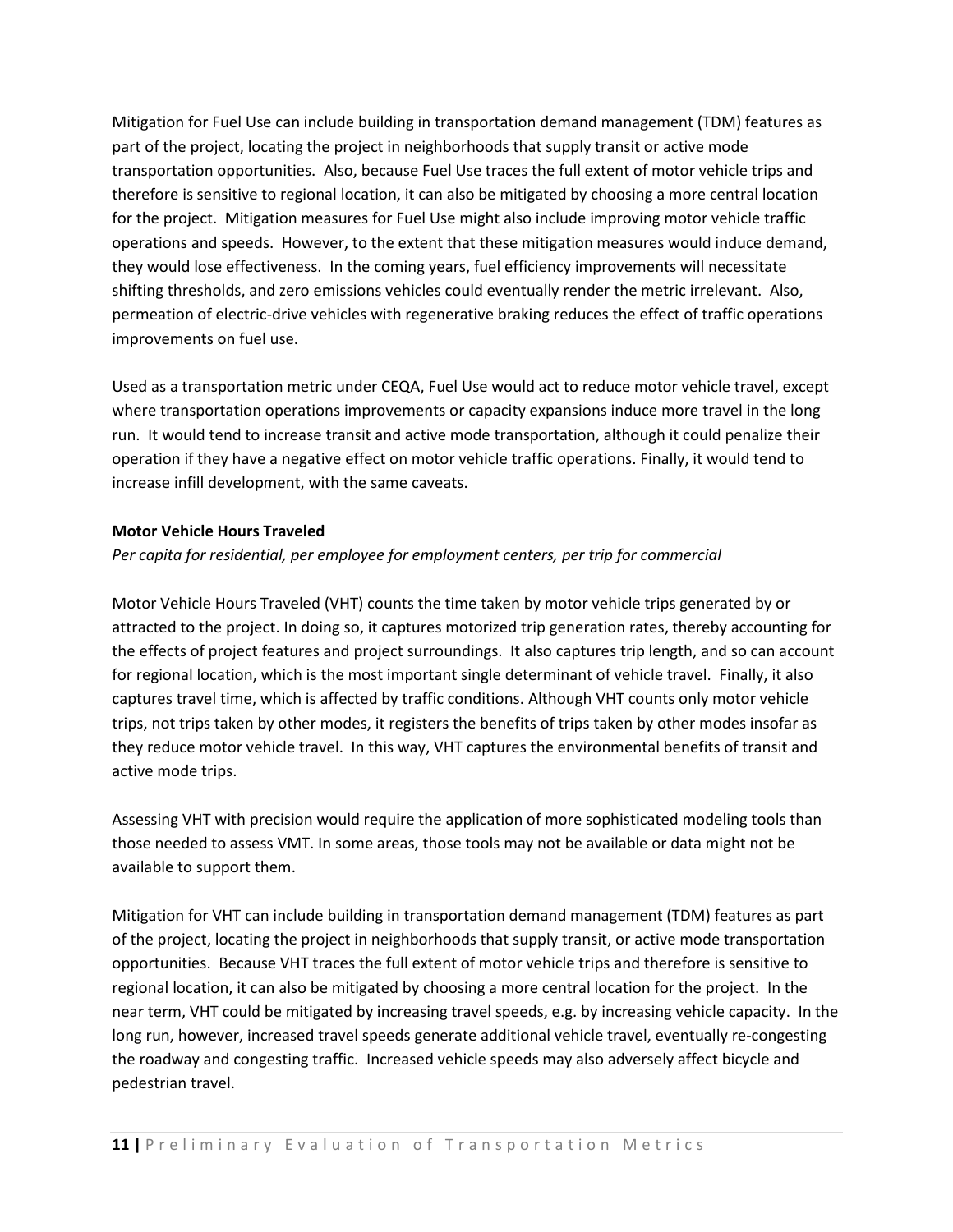As a metric, VHT could act to reduce motor vehicle travel, except if it were used to justify roadway expansion to create short-run benefit without considering long-run induced demand. VHT would in many cases tend to increase transit and active mode transportation, although it would penalize their operation if they have a negative effect on traffic operations. Finally, in some cases VHT would remove a barrier to infill development, although mitigation measures that increase roadway capacity could have the opposite effect.

#### **Presumption of Less Than Significant Transportation Impact Based on Location**

Development in centrally-located areas and areas served by transit generally impacts the regional transportation network substantially less than outlying development. Given the lower motor vehicle trip generation rates and shorter trip distances that have been shown for projects in such areas compared with projects elsewhere, project location could serve as predetermined "transportationbeneficial development" areas. Such areas might be presumed to cause less than significant regional transportation impacts. These areas could be mapped so as to be easily identified. Projects outside of such areas may require additional analysis, and mitigation if necessary, using one of the metrics described above.

### **VIII. Open questions and next steps**

The discussion above described OPR's initial impressions of several suggested transportation metrics. Many open questions remain at this point. Some of those open questions, as well as next steps, are set forth below.

- 1. SB 743 requires that whatever metric is developed, it must promote reductions in greenhouse gas emissions. Increases in roadway capacity for automobiles may lead to increases in noise, greenhouse gas emissions and other air pollutants. SB 743 similarly provides that air quality, noise, safety and other non-delay effects related to transportation will remain a part of a CEQA analysis.
	- a. Are there environmental impacts related to transportation other than air quality (including greenhouse gas emissions), noise and safety? If so, what is the best measurement of such impacts that is not tied to capacity?
	- b. Are there transportation-related air quality, noise and safety effects that would not already be addressed in other sections of an environmental analysis (i.e., the air quality section or noise section of an initial study or environmental impact report)? If so, what is the best measurement of such impacts that is not tied to capacity?
	- c. Would consistency with roadway design guidelines normally indicate a less than significant safety impact?